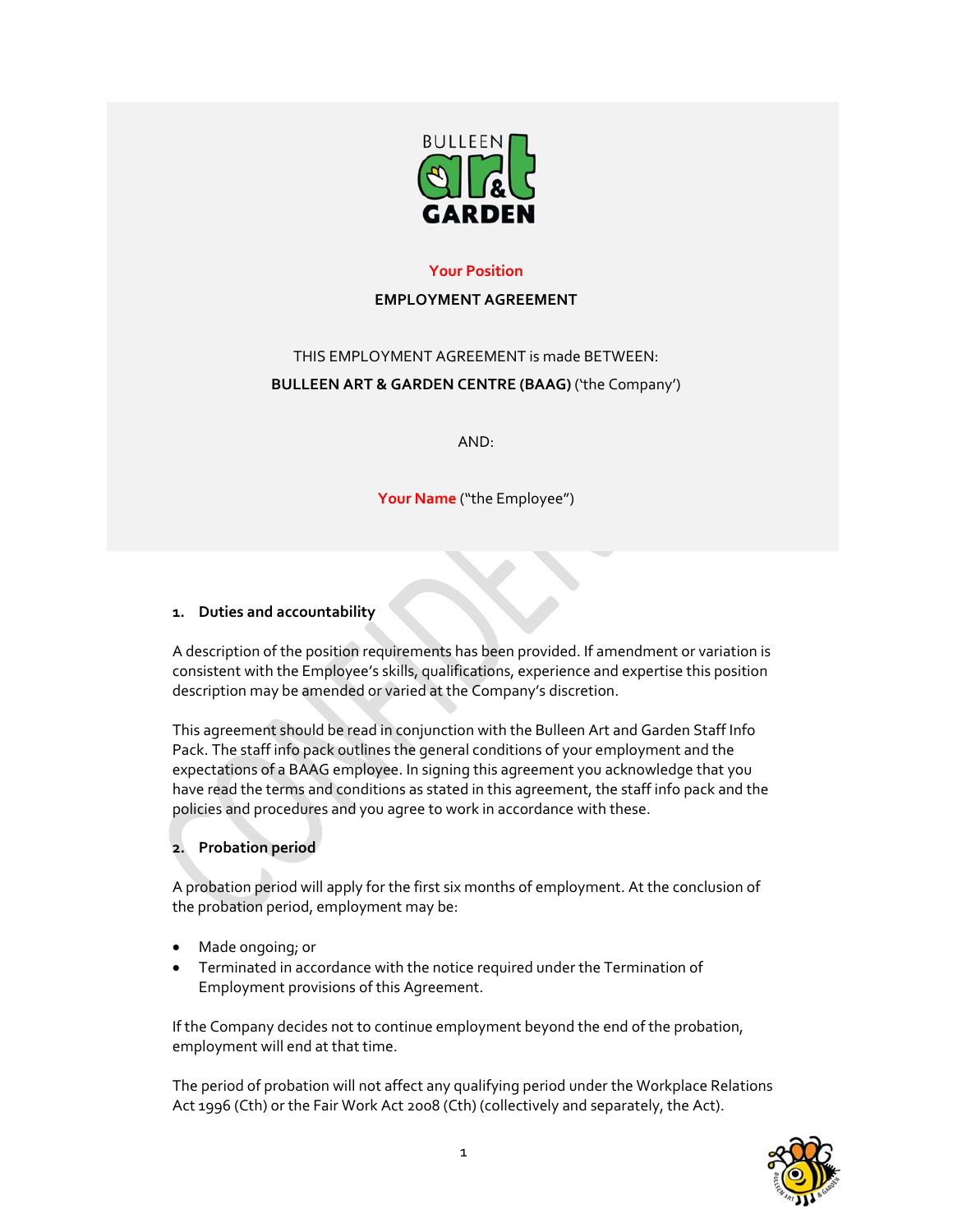## **3. Salary**

Your base remuneration rate will be \$your pay rate per hour. This rate is exclusive of the employer-provided superannuation, penalty rates, allowances and leave entitlements as outlined in this agreement and the Bulleen Art and Garden Staff Info Pack.

Your wage shall be paid directly by electronic funds transfer into a bank/building society account nominated by the Employee. It is the Employee's responsibility to keep the Company advised of their correct banking details.

## **Superannuation**

Superannuation payments will be made consistent with the Superannuation Guarantee (Administration) Act 1992.

Upon request, the Company will make additional voluntary contributions on the Employee's behalf to a nominated superannuation fund. Such payments will be made as a salary sacrifice.

# **Annual Salary Review**

At a rate not less than that of the annual FWC (Fair Work Commission) award rate increase, your base remuneration rate will be reviewed each year based on current performance of the individual and the business.

## **4. Variation of the Award (Award flexibility)**

Under Clause 7 of the General Retail Industry Award 2010 an employer and an individual employee may agree to vary the application of certain terms of the award to meet the genuine needs of the business.

The terms that may be varied are:

- arrangements for when work is performed;
- overtime rates;
- penalty rates;
- ‐ allowances; and
- leave loading.

Under this Agreement the following Award provisions have been varied to meet the specific needs of the business and ensure that you are better off overall when compared with your entitlements under the Award:

- salary rates;
- leave loading;
- penalty and overtime rates;
- ‐ flexible working hours

## **5. Ordinary Hours of Work**

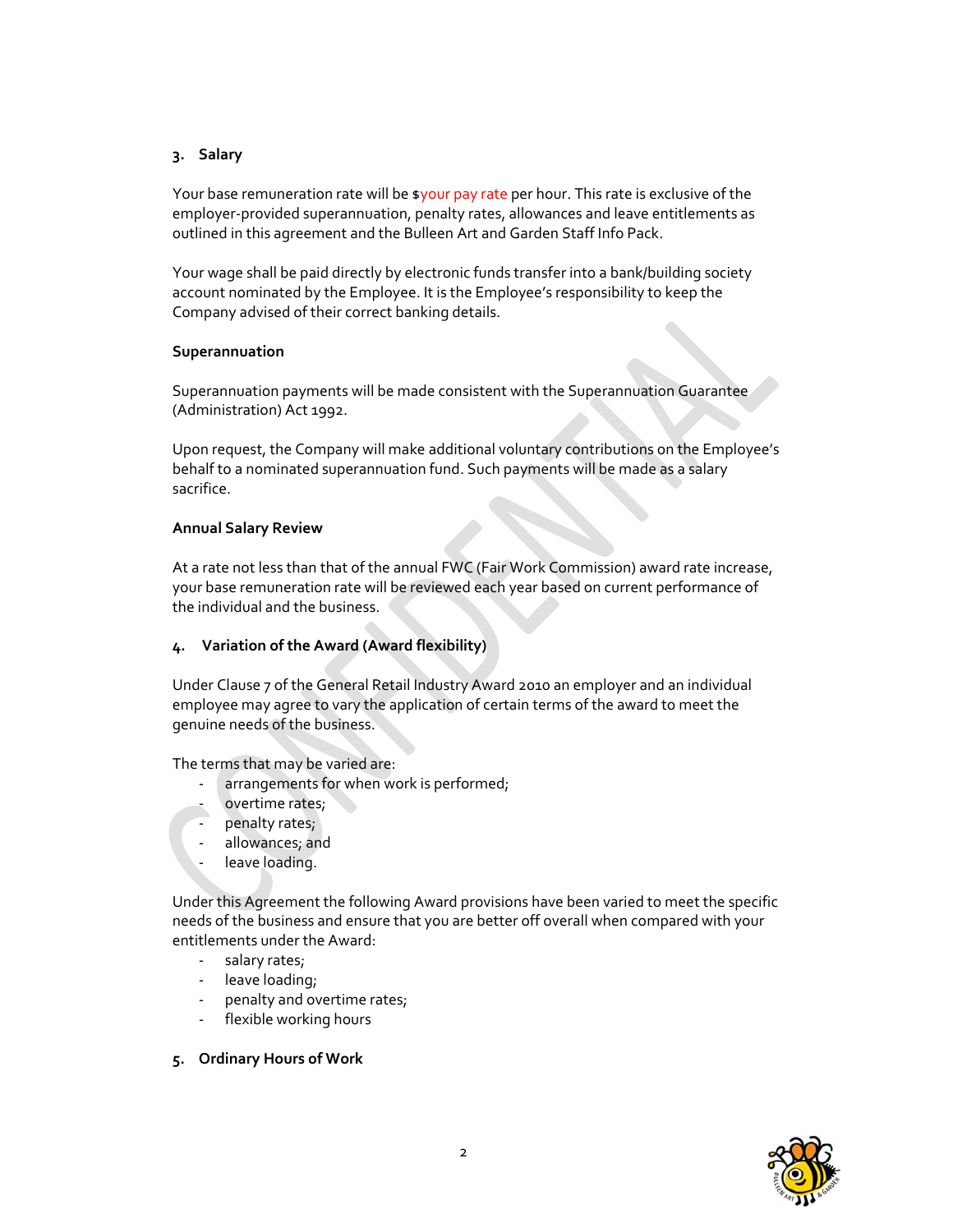Ordinary hours of work and rostering are as outlined within the General Retail Industry Award 2010 except for where otherwise stated in this agreement

The rate of pay for ordinary hours worked after 6pm (Monday to Friday), Saturdays and Sundays will be at the rate of 125% of your base wage rate calculated hourly.

Saturday and Sunday penalty rate payments shall only be paid for time worked on those days and will not be paid during periods of leave or on termination payments.

#### **Public Holidays**

Full time and Part time Employees normally rostered to work on a Public Holiday and who actually work on a public holiday shall be paid in addition to the ordinary time earnings a penalty of 125% for those hours worked. Where a Full time or Part time employee is not normally rostered to work on a public holiday and they elect to work on that day they shall be paid at a penalty rate of 225% for those hours worked.

Provided that the minimum payment on any Public Holiday shall be three hours at the appropriate penalty rate.

A Full time or Part time employee who works an average 5 days per week; whose nonworking day falls on a holiday; or a Part time employee who works an alternating roster and the public holiday falls on a day on which the employee works in any week of their roster cycle, shall by mutual agreement, be entitled to one of the following:

- payment of an additional day's wages;
- an addition of one day to the employee's annual leave;
- another day may be allowed off with pay to the employee within twenty-eight days after the holiday falls, or during the week prior to the holiday.

For the purpose of this subclause, Easter Saturday, Easter Sunday, or any other public holiday that occurs on a weekend day are excluded as a holiday.

For the purpose of this subclause, for Full time employees, "day" shall mean 7.6 hours for an employee working 20 days in a 28 day cycle. In respect of Part time employee "day" shall mean the average number of hours rostered for that day of the week, for the employee over the current and previous roster of four weeks.

## **Overtime Rate**

Overtime shall be paid at the rate of time and half (150%) for all ordinary hours worked in excess of 86 hours during any fortnightly pay cycle by Full time and Part time employees

#### **Authorisation of Overtime**

All work in excess of rostered hours by over 15 minutes on any day, must be authorised and signed for by a senior manager on the staff member's timecard.

#### **Seasonal Variation of Hours of Work**

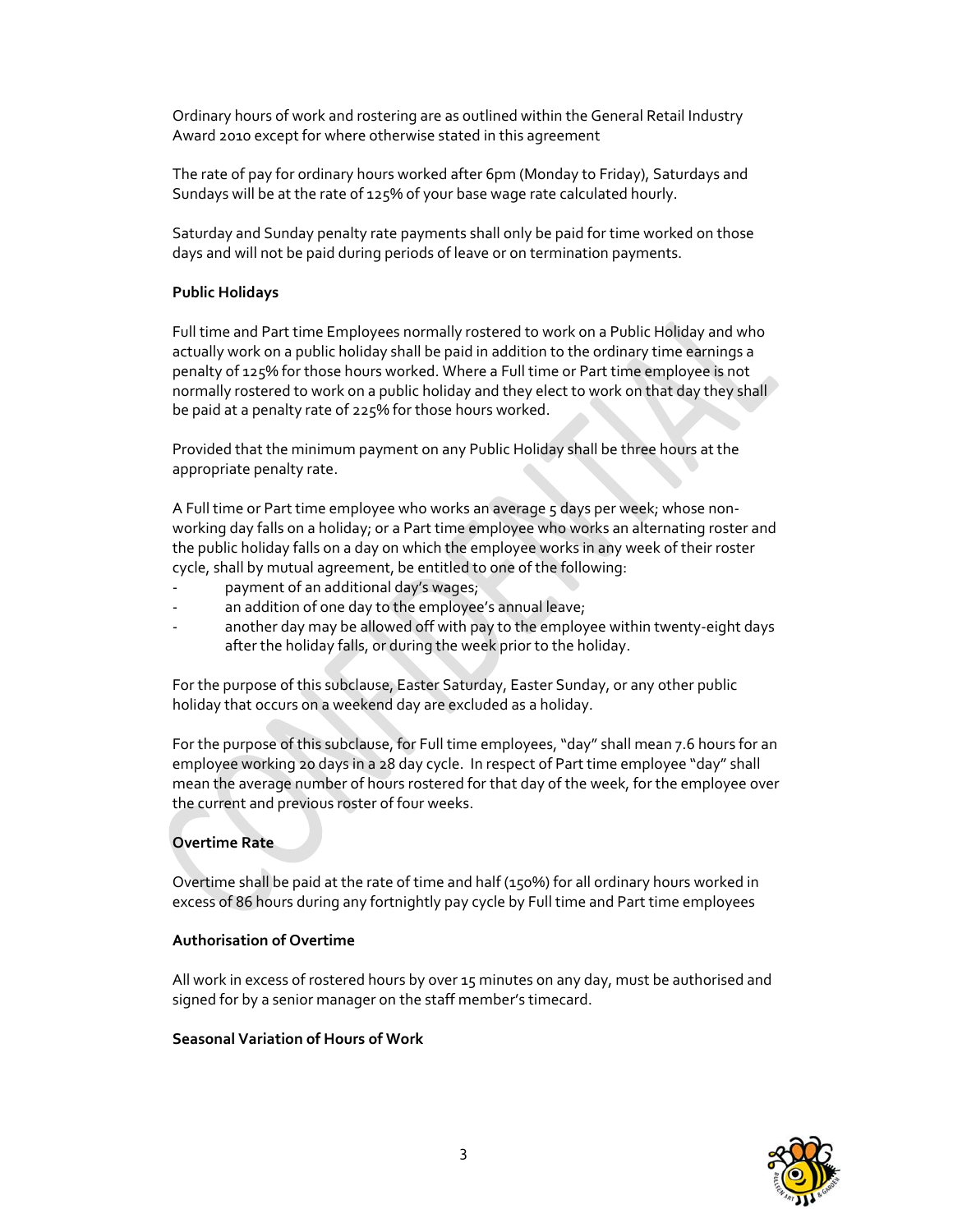Staff may elect to reduce their rostered hours of work during the months of January, February, May, June, July or August in each year. Such requests must be made in writing and are subject to Company approval.

## **Role flexibility**

From time to time, you WILL be required to carry out a wider range of tasks outside of your position descriptions.

# **Standing Down of Employees**

After a period of one week; BAAG shall have the right to deduct payment for any day an employee cannot be usefully employed because of any cause for which BAAG cannot reasonably be held responsible. BAAG will endeavour to spread whatever work is available fairly among staff and to initiate projects where staff could be profitably employed. Staff would be given the option of using their annual leave in such circumstances.

# **6. Leave entitlements**

Your leave entitlements are as by the National Employment Standards (NES) as outlined in the Staff Info Pack. Leave loading is incorporated into your base wages rate.

# **7. Compensation for all award entitlements**

Specific conditions within this agreement supersede conditions within the Bulleen Art and Garden Staff Info Pack or any Award or industrial instrument.

The remuneration and other benefits provided by the Company compensates the Employee for all entitlements or benefits they may have pursuant to any Award, or other industrial instrument. This includes, but is not limited to, additional payments beyond as outlined in this Agreement and the Staff Info Pack for reasonable overtime, weekend and holiday loading, allowances, travelling expenses, penalty payments, and any other entitlement, unless specifically noted in this Agreement.

Accordingly, there will be no additional payment during periods of annual leave or for overtime payments for said reasonable additional hours or any other entitlement outlined in any award, or other applicable industrial instrument.

At the completion of each 6-month period ( $1<sup>st</sup>$  January –  $30<sup>th</sup>$  June and  $1<sup>st</sup>$  July –  $31<sup>st</sup>$ December), analysis of any variance between the Bulleen Art and Garden Agreement and the relevant Award will be undertaken. In the event of a variance for which the employee would be better off under the Award, a pay adjustment to correct the variance will be made within 3 pay periods.

# **8. Qualifications**

When a particular licence or qualification (such as a forklift or truck driving licence) is required to undertake a role at BAAG, the Employee confirms that they:

- Hold the qualifications, skills and experience as represented (including in job application) to the Company; and
- Have the necessary skills to perform their Duties.

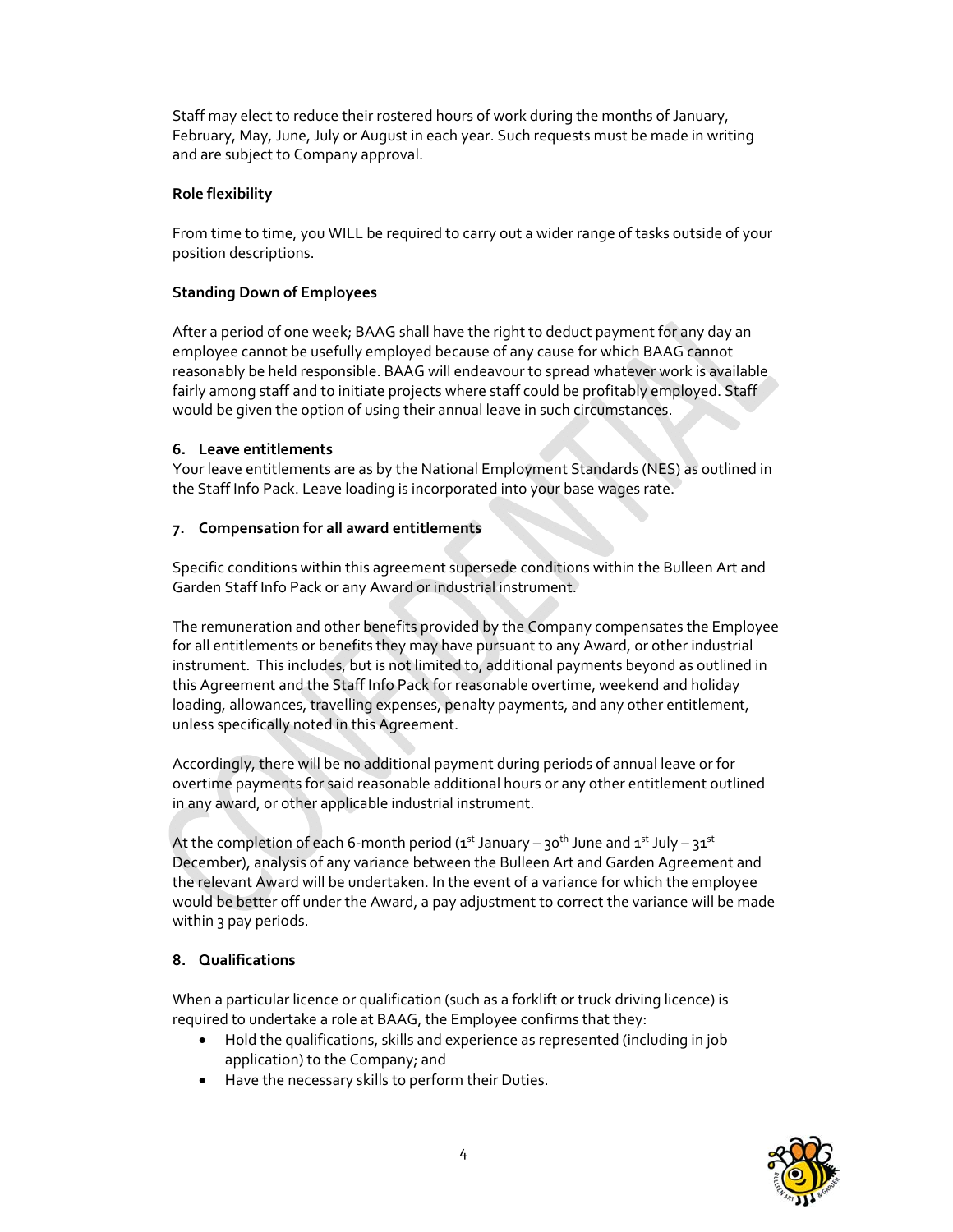The Employee agrees to maintain their professional qualifications by undertaking all training, licensing, registration, certification and other regulatory requirements necessary to perform their Duties.

#### **9. Pre‐existing and acquired injuries**

The Employee acknowledges that you must advise the Company of all pre‐existing and/or acquired injuries or diseases that you suffer from, of which you are aware, and which could be affected by your proposed employment and/or could affect your ability to carry out the requirements of the role.

The Employee acknowledges that a description of your proposed employment has been provided.

If the Employee fails to disclose or makes a false or misleading disclosure about any such pre‐existing or acquired injury or disease then section 82(8) of the Accident Compensation Act 1985 (Vic) will apply and the Employee will not be entitled to workers' compensation under that Act for any recurrence, aggravation, acceleration, exacerbation or deterioration of that injury or disease.

The Employee is required to provide details of all such injuries and diseases.

## **10. Termination of Employment**

The Employee or the Company may terminate the employment at any time giving notice of termination as per the table below or by the Company making a payment of in lieu of notice per the table below.

The period of termination by either the company or the Employee is as per the National Employment Standards, which is detailed below:

| <b>Period of continuous service</b> | <b>Period of Notice</b> |
|-------------------------------------|-------------------------|
| Up to 1 year                        | 1 week                  |
| 1 year and up to 3 years            | 2 weeks                 |
| 3 years and up to 5 years           | 3 weeks                 |
| 5 years and over                    | 4 weeks                 |

In addition to the above notice, if the Employee is over 45 years of age at the time we give notice, with not less than two years' service, the Employee will be provided with an additional week's notice.

The Company may terminate the employment at any time without notice if:

- The Employee is quilty of serious misconduct (defined as breach of any employment related law or policies published by the Company from time to time);
- The Employee is in material breach of a provision of this Agreement, including confidentiality undertakings;
- A court finds the Employee guilty of the criminal offence bankruptcy.

If the Employee wishes to terminate their employment they are required to provide the Company with prior notice in accordance with the table above.

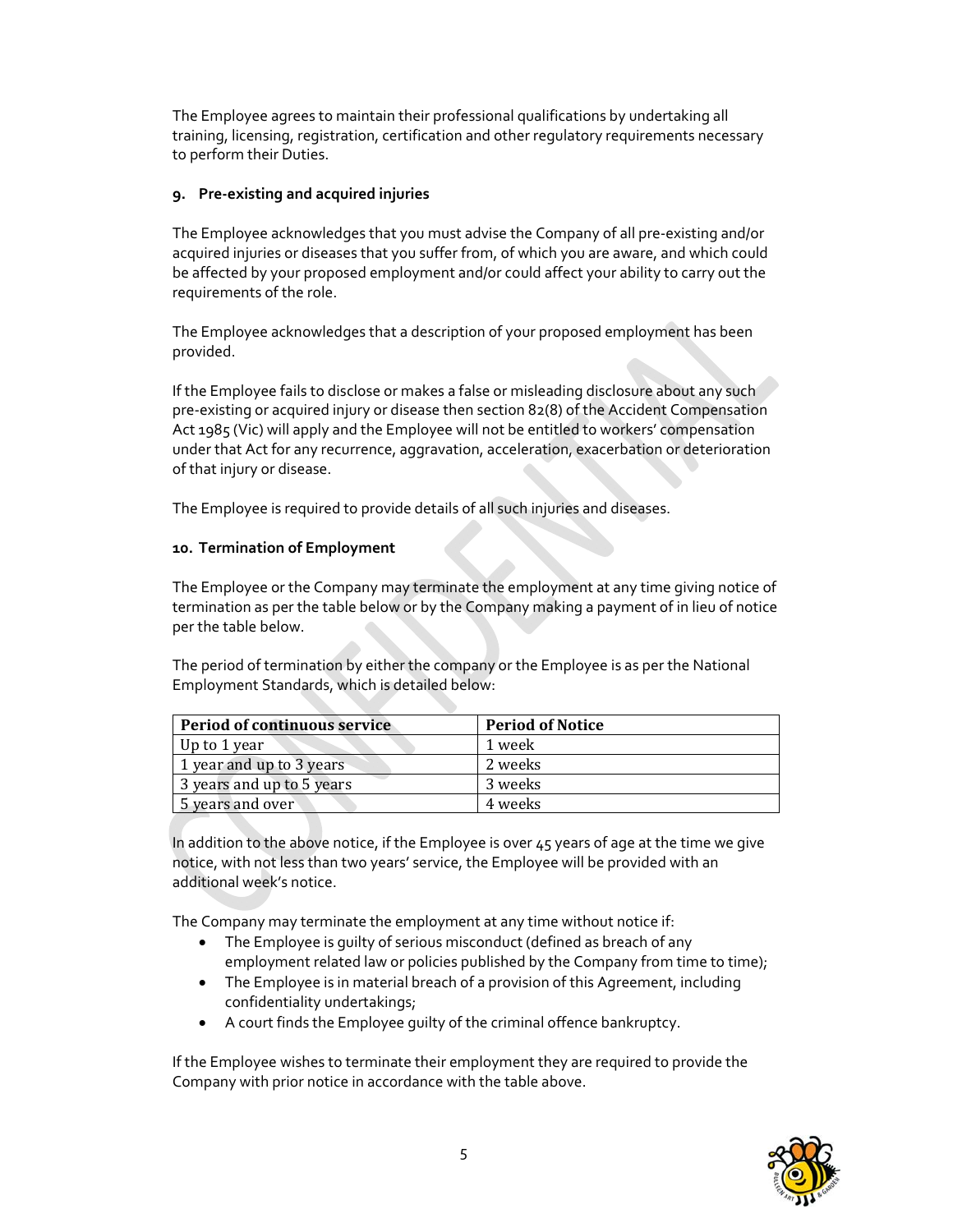Once notice is given, the Company may elect to terminate the employment and pay out the notice period (or any remaining part of the notice period).

#### **Obligations on termination**

Upon termination of the Employee's employment for whatever reason, the Employee must immediately deliver to the Company all Confidential Information and any copies thereof howsoever stored and wherever located and any keys, credit cards and other property of the Company which may be in the Employee's possession or under the Employee's control.

The Company may set off any amounts the Employee owes the Company against any amounts the Company owes the Employee at the date of termination except for amounts the Company is not entitled by law to set off.

The Employee agrees with the Company that after the date of termination of employment, the Employee will not:

- Encourage any person who is an employee or agent of the Company to leave the employment of the Company;
- Seek to interfere with a relationship between the Company and its clients, Employees or suppliers in the conduct of the Company's Business.
- Solicit the custom or business of any person whom at any time during the last year before the termination of employment shall have had dealings with the Company in relation to its business.

In this clause:

- The relevant period is agreed to be 12 months, but if this is considered to be unreasonable, the parties agree that this period can be substituted with the greater of the following periods considered to be reasonable: 9 months; 6 months; 3 months.
- The relevant area is agreed to be the whole of Australia, but if this is considered to be unreasonable, the parties agree that this geographic area can be substituted with the greater of the following areas considered to be reasonable: the State or Territory in which they are employed; within a 50 kilometre radius of the Location.

#### **11. Entire agreement**

The terms and conditions referred to in this agreement constitute all of the terms and conditions of employment and replace any prior understanding or agreement between the Employee and the Company.

The terms and conditions referred to in this agreement may only be varied by a written agreement signed by both the Employee and the Company.

#### **12. Warranties**

The Employee agrees that:

- The terms of this Agreement are reasonable in all of the circumstances.
- Reasonable opportunity has been provided prior to the execution of this Agreement to obtain independent legal advice as to the nature, effect and extent of this Agreement.